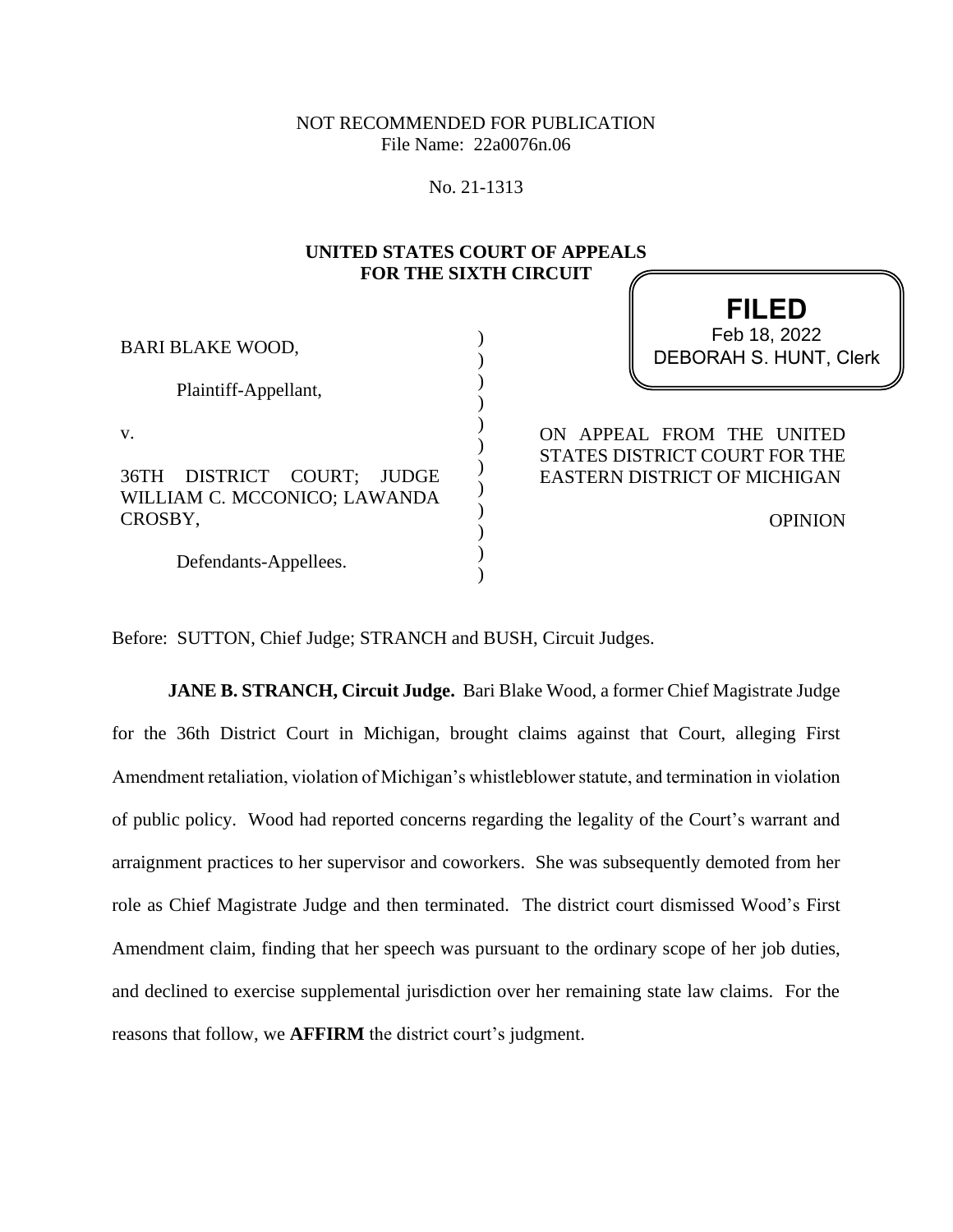### **I. BACKGROUND**

## **A. Factual Background**

Because this matter involves review of the district court's order of dismissal under Federal Rule of Civil Procedure 12(b)(6), we accept as true the facts set out in the complaint, as follows.

Bari Wood was appointed Magistrate Judge of the 36th District Court by then-Chief Judge Nancy M. Blount in January 2016.<sup>1</sup> On November 15, 2017, Wood was appointed Chief Magistrate. In that role, she "provided oversight and guidance to the Court's other Magistrate Judges" and she "continued to address potential legal and civil violations she observed were occurring in the adjudication of criminal cases by Court personnel." For example, Wood "created guidance and training materials for the Magistrate Judges on topics such as how to conduct legally proper misdemeanor and felony arraignment hearings, and small claims and informal hearings." During her tenure as a Magistrate Judge, her "performance was at all times satisfactory or better." Wood also "notified" the Court of areas where its practices "fell short of legal requirements."

In 2018, Wood observed a practice in which Court personnel approved search warrants that lacked "crucial legal requirements." Later that year, she raised concerns with other magistrate judges about whether the practices were consistent with state and federal law and also advised then-Chief Judge Blount of her concerns.

In December 2018, Wood also realized that arraignment hearings were not being conducted legally. In January 2019, she again notified then-Chief Judge Blount and the Court Administrator of her concerns. Judge Blount responded that this "was not the Court's problem," and she "instructed [Wood] . . . not to raise these concerns any further."

<sup>&</sup>lt;sup>1</sup> Although Wood's complaint did not contain allegations regarding the relevant statute, under Michigan law, Magistrate Judges of the 36th District Court are considered at-will employees who "serve at the pleasure of the chief judge of the thirty-sixth district." M.C.L. § 600.8501(3).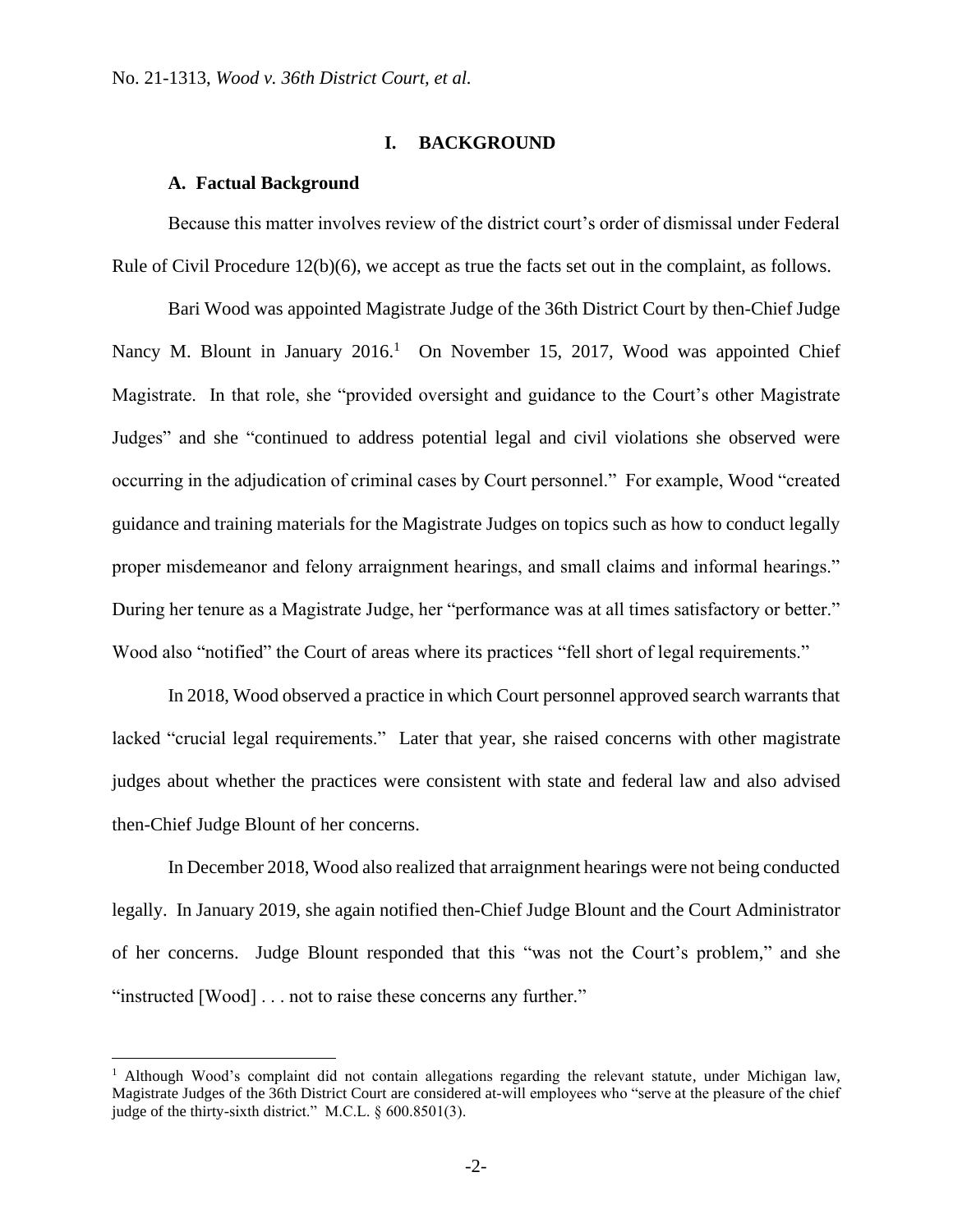In March 2019, Wood heard from an acquaintance that the American Civil Liberties Union (ACLU) intended to sue over the unconstitutional practices regarding felony arraignment hearings. Wood met with Judge Blount, told her of the pending litigation, and then contacted the other Magistrate Judges about the potential litigation "so they could make educated determinations on whether and how to entertain bond arguments at arraignment hearings." A month later, a class of plaintiffs represented by the ACLU sued Judge Blount and other Magistrate Judges, including Wood, for violations of their civil rights stemming from the felony arraignments.

On May 29, 2019, Wood "met with the other Magistrate Judges, the Chief Judge, Chief Judge Pro Tem, the Court's in-house counsel, the Court Administrator, and outside counsel representing the Court officials named as defendants in the ACLU litigation." During that meeting, Wood "was questioned at length about her conversation with her acquaintance regarding the potential for litigation," and explained that she advised the Court of the basis for the ACLU lawsuit "before the events giving rise to it occurred."

A few months later, Wood met with outside counsel representing the Court officials in the ACLU litigation. Wood told counsel that she advised the Court of the legal basis for the potential lawsuit, to which counsel expressed concern "that [Wood's] knowledge of and attempts to redress the Court's potential legal violations would negatively impact their defense of the lawsuit filed against them."

Defendant William McConico was appointed Chief Judge of the 36th District Court on November 22, 2019. Shortly thereafter, he was briefed on the status of the ACLU litigation, "including [Wood's] attempts to forewarn the Court about the legal issues it presented." A month later, the Court Administrator notified Wood that "Defendant McConico decided to remove [her] from the Chief Magistrate position." A couple of weeks later, Wood was terminated. Although

-3-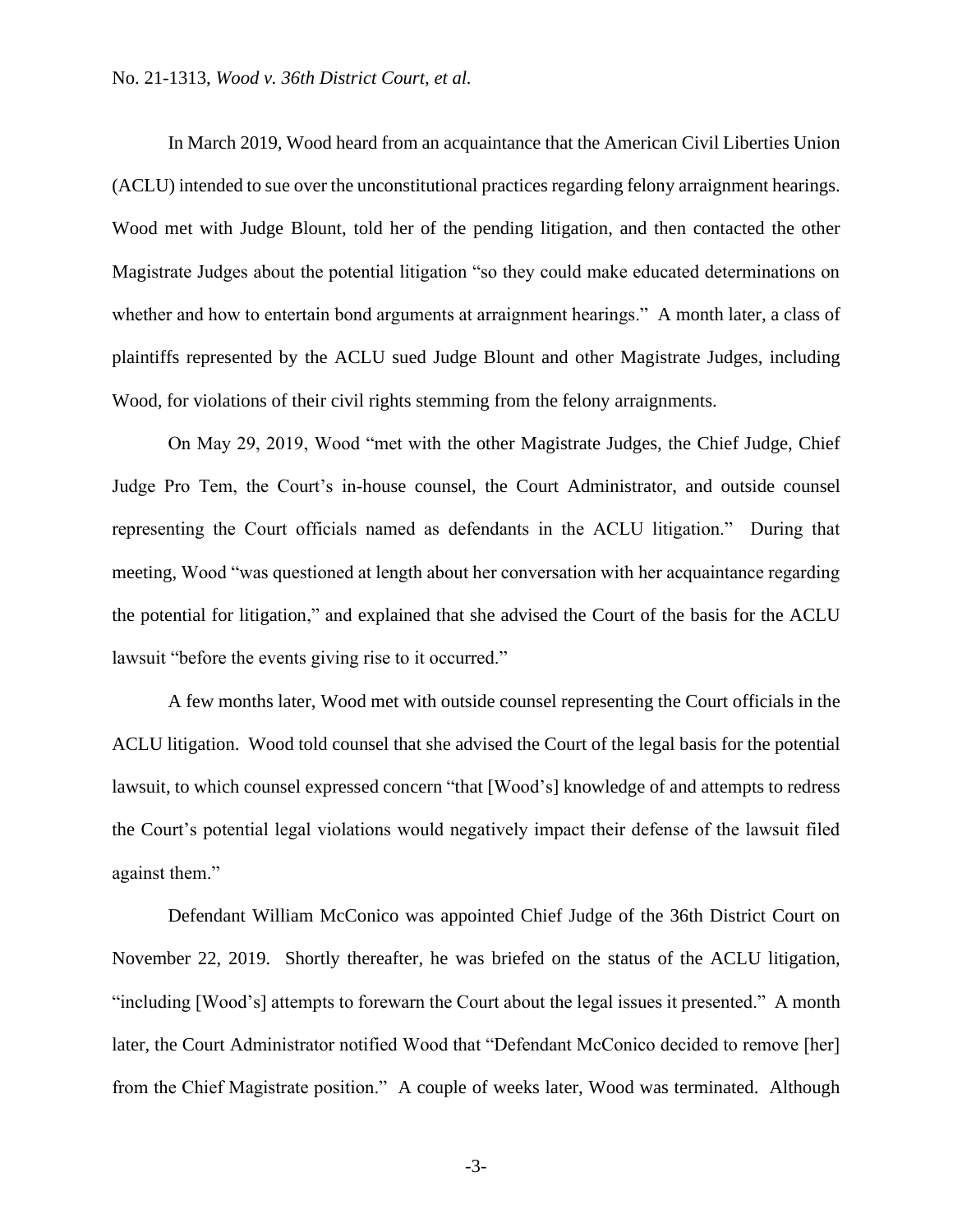the Court never provided Wood a reason for her termination, she alleges that she was terminated "because she had a history of reporting and seeking to remedy legal violations by the Court, and because these actions threatened their legal defense against the ACLU litigation."

#### **B. Procedural Background**

Wood sued the 36th District Court, Chief Judge McConico, and Lawanda Crosby, the Court Administrator, alleging that she was terminated in retaliation for exercising her First Amendment rights and that her termination violated the Michigan Whistleblower Protection Act and public policy. Defendants moved to dismiss the complaint, arguing that its allegations lacked a legal basis. They also moved to strike portions of the complaint, arguing that they contained work-product protected or attorney-client privileged communications.

The district court granted in part and denied in part both motions. On the motion to strike, the district court reasoned that Paragraphs 36, 45, and 46 contained "specific information shared by Plaintiff when she was an employee of the 36th District Court and in her capacity as an employee of the court." It therefore granted the motion to strike as to those paragraphs only. The district court granted the motion to dismiss concerning Wood's First Amendment retaliation claim. Focusing exclusively on the first element under the analysis set forth in *Garcetti v. Ceballos*, 547 U.S. 410, 418 (2006)—whether Wood spoke as a citizen or as an employee—the district court reasoned that "all the allegations in the complaint were made as 'part and parcel' of Plaintiff's role as a magistrate or chief magistrate Judge." Accordingly, because Wood's speech was a part of her job duties, it was not constitutionally protected, and she failed to state a plausible claim for relief. The district court then declined to exercise supplemental jurisdiction over the pendent state law claims and dismissed those remaining claims without prejudice.

Wood timely appealed.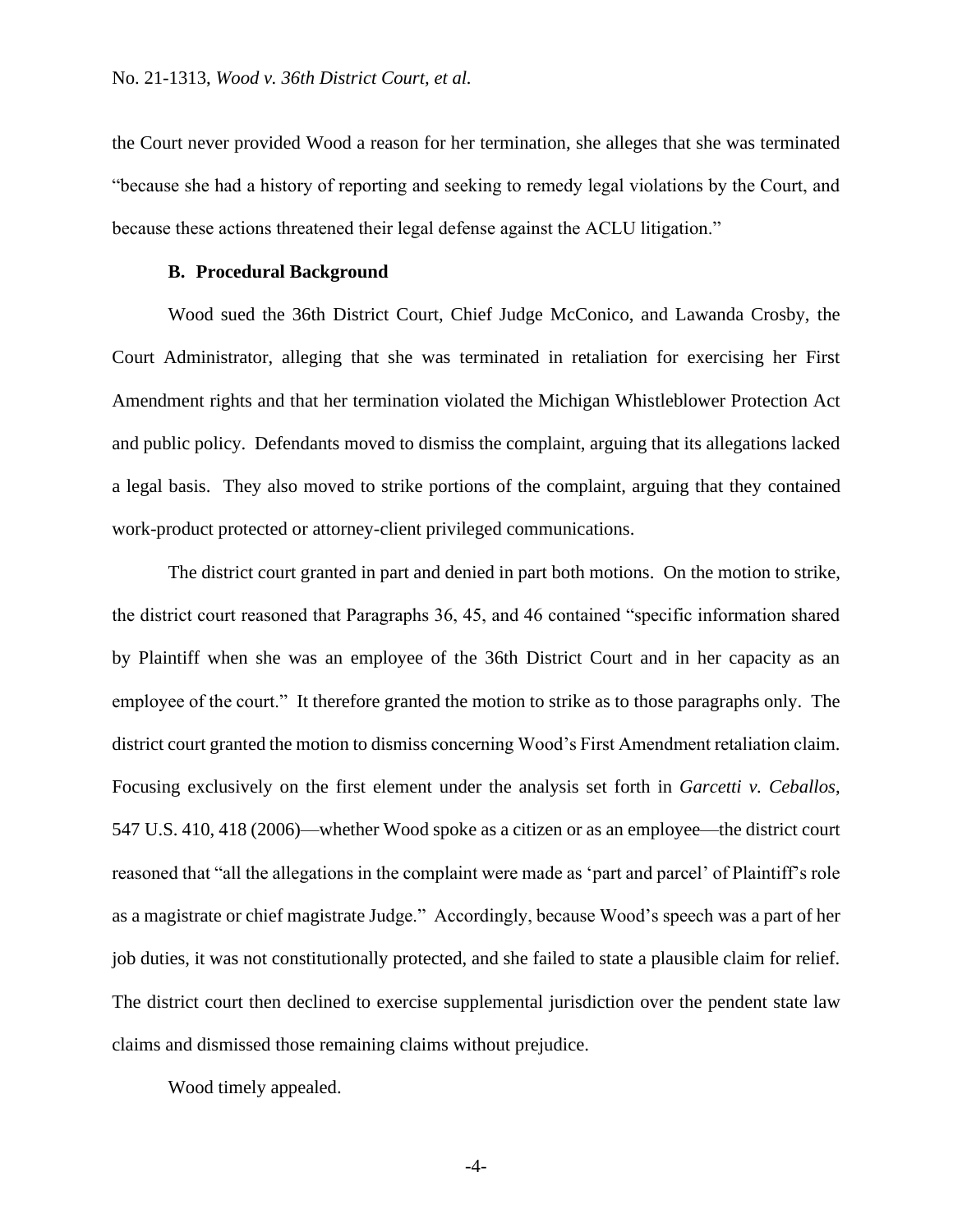### **II. ANALYSIS**

On appeal, Wood challenges the district court's dismissal of her First Amendment claim and its decision to strike three paragraphs in her complaint pursuant to attorney-client privilege. Because we find that the stricken allegations do not affect our analysis of the plausibility of Wood's First Amendment retaliation claim, we do not reach the latter issue.

We review de novo a district court's grant of a motion to dismiss under Federal Rule of Civil Procedure 12(b)(6). *Jones v. City of Cincinnati,* 521 F.3d 555, 559 (6th Cir. 2008). The court "construe[s] the complaint in the light most favorable to the plaintiff, accept[s] all well-pleaded factual allegations as true, and examine[s] whether the complaint contains 'sufficient factual matter, accepted as true, to state a claim to relief that is plausible on its face.'" *Hill v. Snyder*, 878 F.3d 193, 203 (6th Cir. 2017) (quoting *Ashcroft v. Iqbal*, 556 U.S. 662, 678 (2009)).

Wood's only federal claim is her First Amendment retaliation claim under 42 U.S.C. § 1983. To properly plead a § 1983 claim, a plaintiff must (1) "allege that a defendant acted under color of state law"; and (2) "that the defendant's conduct deprived the plaintiff of rights secured under federal law." *Handy-Clay v. City of Memphis*, 695 F.3d 531, 539 (6th Cir. 2012) (citing *Fritz v. Charter Twp. of Comstock*, 592 F.3d 718, 722 (6th Cir. 2010)). The district court here did not address whether Wood adequately alleged state action, and the parties do not raise the issue on appeal. We will assume that this requirement has been met. *See Fritz*, 592 F.3d at 723 ("[I]t does not appear from the pleadings to be in dispute whether Defendant Hudson acted under color of state law, and so it will be assumed that Plaintiff sufficiently pled state action for purposes of evaluating the motion to dismiss."). The critical question, therefore, is whether the 36th District Court deprived Wood of her First Amendment rights when it demoted and then terminated her.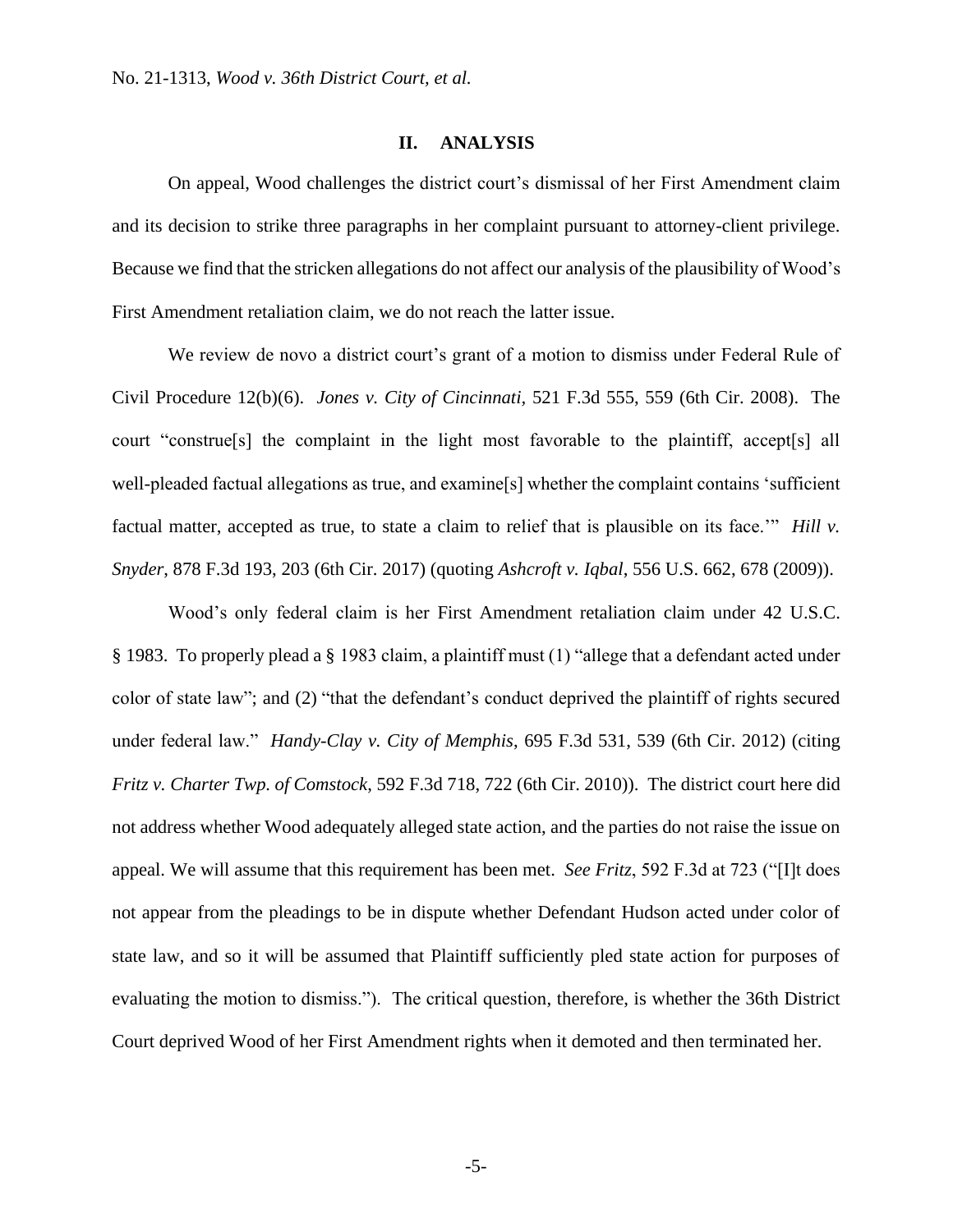To properly plead a First Amendment retaliation claim, a plaintiff must plead factual allegations sufficient to establish that "(1) the plaintiff engaged in constitutionally protected conduct; (2) an adverse action was taken against the plaintiff that would deter a person of ordinary firmness from continuing to engage in that conduct; and (3) the adverse action was motivated at least in part by the plaintiff's protected conduct." *Handy-Clay*, 695 F.3d at 539 (quoting *Fritz*, 592 F.3d at 723). Here, the district court concluded that the first element was not met and declined to address the remaining elements, so we too focus our analysis on that first element.

The First Amendment protects public employees from adverse employment actions, including retaliation, for their protected speech conduct. *See Garcetti v. Ceballos*, 547 U.S. 410, 417 (2006); *Lane v. Franks*, 573 U.S. 228, 235–36 (2014). There is "considerable value" in protecting public employees' speech, "[f]or '[g]overnment employees are often in the best position to know what ails the agencies for which they work.'" *Lane*, 573 U.S. at 236 (second alteration in original) (quoting *Waters v. Churchill*, 511 U.S. 661, 674 (1994) (plurality opinion)). Recognizing "the government's countervailing interest in controlling the operation of its workplaces," *id.*, there must be "a balance between the interests of the [public employee], as a citizen, in commenting upon matters of public concern and the interest of the State, as an employer, in promoting the efficiency of the public services it performs through its employees." *Pickering v. Bd. of Educ.*, 391 U.S. 563, 568 (1968). For these reasons, a plaintiff must allege that she spoke as a citizen on a matter of public concern before we can address actions that are alleged to be adverse and improperly motivated.

The analysis turns on a two-part inquiry. *See Boulton v. Swanson*, 795 F.3d 526, 531–32 (6th Cir. 2015). First, the court must address the "threshold inquiry," which contains two components: (1) whether the employee spoke as a "citizen," and (2) whether the employee spoke

-6-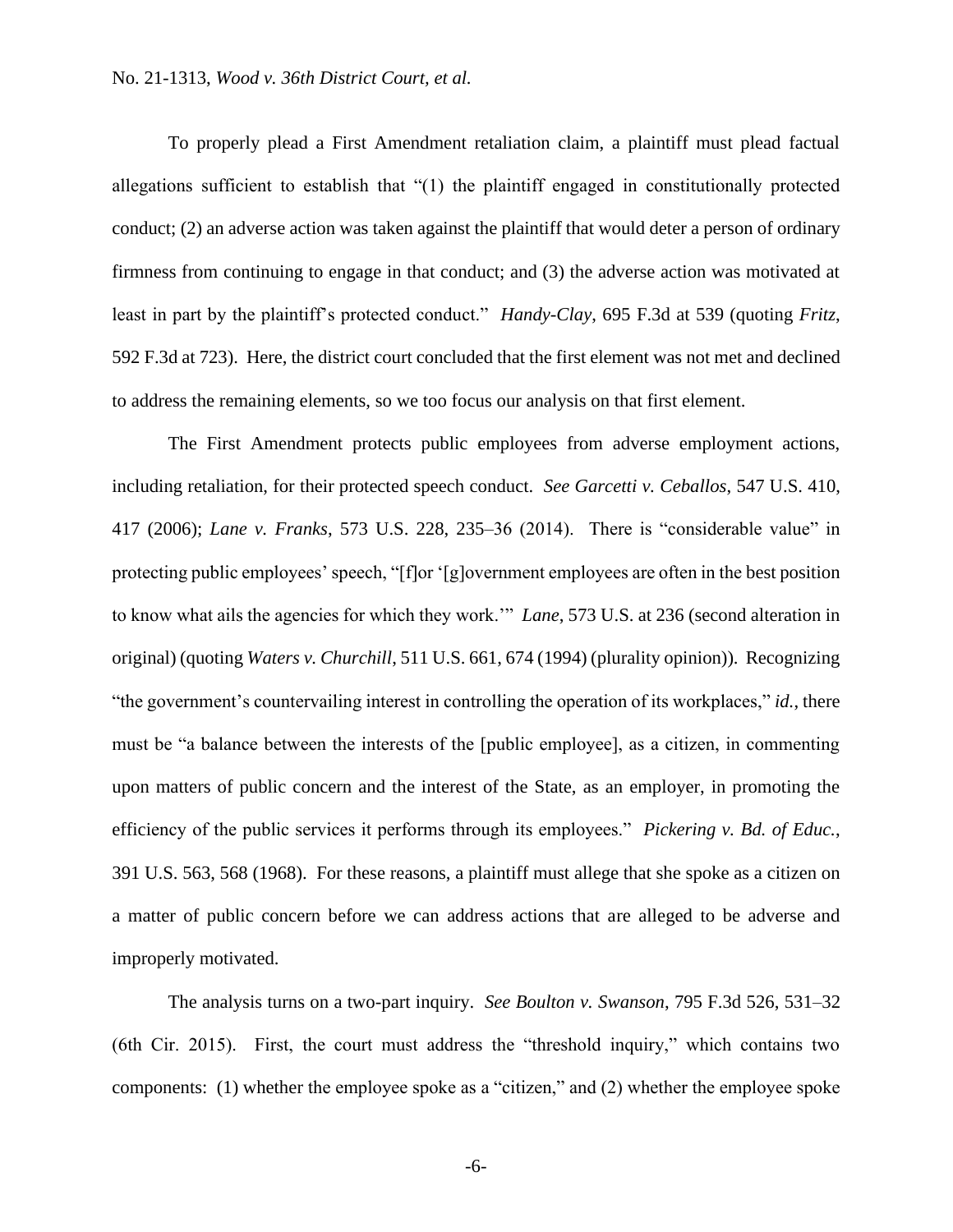"on a matter of public concern." *Id.* at 531 (quoting *Garcetti*, 547 U.S. at 418). If both components of the threshold inquiry are satisfied, "then [the court] balance[s] the justifications for a speech restriction against the employee's free speech interest." *Id.* (quoting *Garcetti*, 547 U.S. at 418).

The district court's decision is properly based on the parties' main dispute—whether Wood was speaking as a citizen or as an employee when she spoke against the allegedly unconstitutional arraignment processes and through her reports regarding the same. Thus, this case comes down to whether Wood's incidents of protected speech fell within the ordinary scope of her job duties.<sup>2</sup> *See Lane*, 573 U.S. at 240 (noting that the key question in the citizen speech analysis is "whether the speech at issue is itself ordinarily within the scope of an employee's duties").

*Garcetti* addressed how to determine when a public employee is speaking as a citizen. *Garcetti*, 547 U.S. at 421. There, the Supreme Court explained the principle governing these cases—"when public employees make statements pursuant to their official duties, the employees are not speaking as citizens for First Amendment purposes, and the Constitution does not insulate their communications from employer discipline." *Id.* The Court stated that the "controlling factor" is whether the statements were "made pursuant to [the public employee's] duties"; that is, whether the statements were among the things that the employee "was employed to do." *Id.* Though it did not specify a framework for making this determination, it condemned reliance on "excessively broad job descriptions" and cautioned against a focus on formal job descriptions because the inquiry ought to be "a practical one." *Id.* at 424–25.

 $<sup>2</sup>$  In their briefs, both parties rely on documents and statutes that they argue evince Wood's ordinary job duties. These</sup> documents were initially attached to the 36th District Court's motion to dismiss and were not attached to Wood's complaint. The district court provided no indication that it relied on the additional evidence, nor did it state that it was converting the motion to dismiss into a motion for summary judgment. "In general, the appellate court should have before it the record and facts considered by the District Court." *United States v. Barrow*, 118 F.3d 482, 487 (6th Cir. 1997). Therefore, like the district court, we rely solely on the allegations set forth in the complaint in analyzing Wood's First Amendment retaliation claim.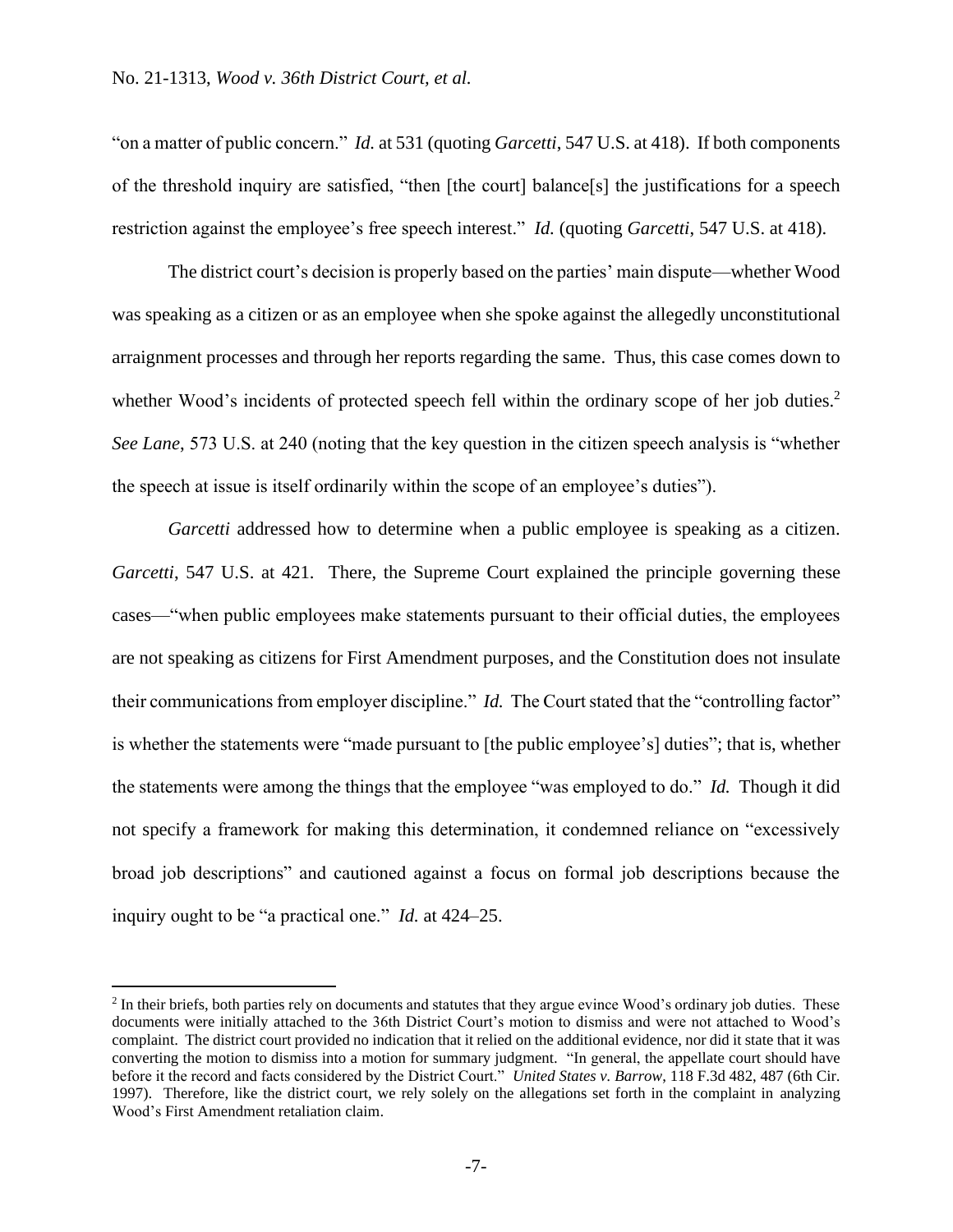"Determining whether speech is unprotected due to the *Garcetti* exception . . . has proven to be challenging." *Boulton*, 795 F.3d at 533. In *Lane*, the Supreme Court clarified the *Garcetti*  exception as follows: "*Garcetti* said nothing about speech that simply relates to public employment or concerns information learned in the course of public employment." *Lane*, 573 U.S. at 239. Rather, "[t]he critical question under *Garcetti* is whether the speech at issue is itself ordinarily within the scope of an employee's duties, not whether it merely concerns those duties." *Id.* at 240. According to the Supreme Court, the term "official responsibilities" includes the responsibilities an employee undertook when she "went to work and performed the tasks [s]he was paid to perform." *Id.* at 239 (quoting *Garcetti*, 547 U.S. at 422).

In *Boulton*, we explained the effect of *Lane* on our precedent: "[a]fter *Lane*, the *Garcetti*  exception to First Amendment protection for speech residing in the phrase 'owes its existence to a public employee's professional responsibilities' must be read narrowly as speech that an employee made in furtherance of the ordinary responsibilities of his [or her] employment." 795 F.3d at 534. In making this determination, we consider several "non-exhaustive factors," including the motivation behind the speech (i.e., whether the employee is speaking to further a job duty or an unrelated goal), where the speech was made (i.e., was it on-the-clock in the workplace?), the speech's audience (i.e., was it within the chain of command?), and its general subject matter. *See, e.g.*, *DeCrane v. Eckhart*, 12 F.4th 586, 596 (6th Cir. 2021); *Mayhew v. Town of Smyrna*, 856 F.3d 456, 464 (6th Cir. 2017).

Wood alleges that she engaged in protected speech "when she notified [the 36th District Court] of potential legal violations in the approval of warrants, conduct of felony arraignments,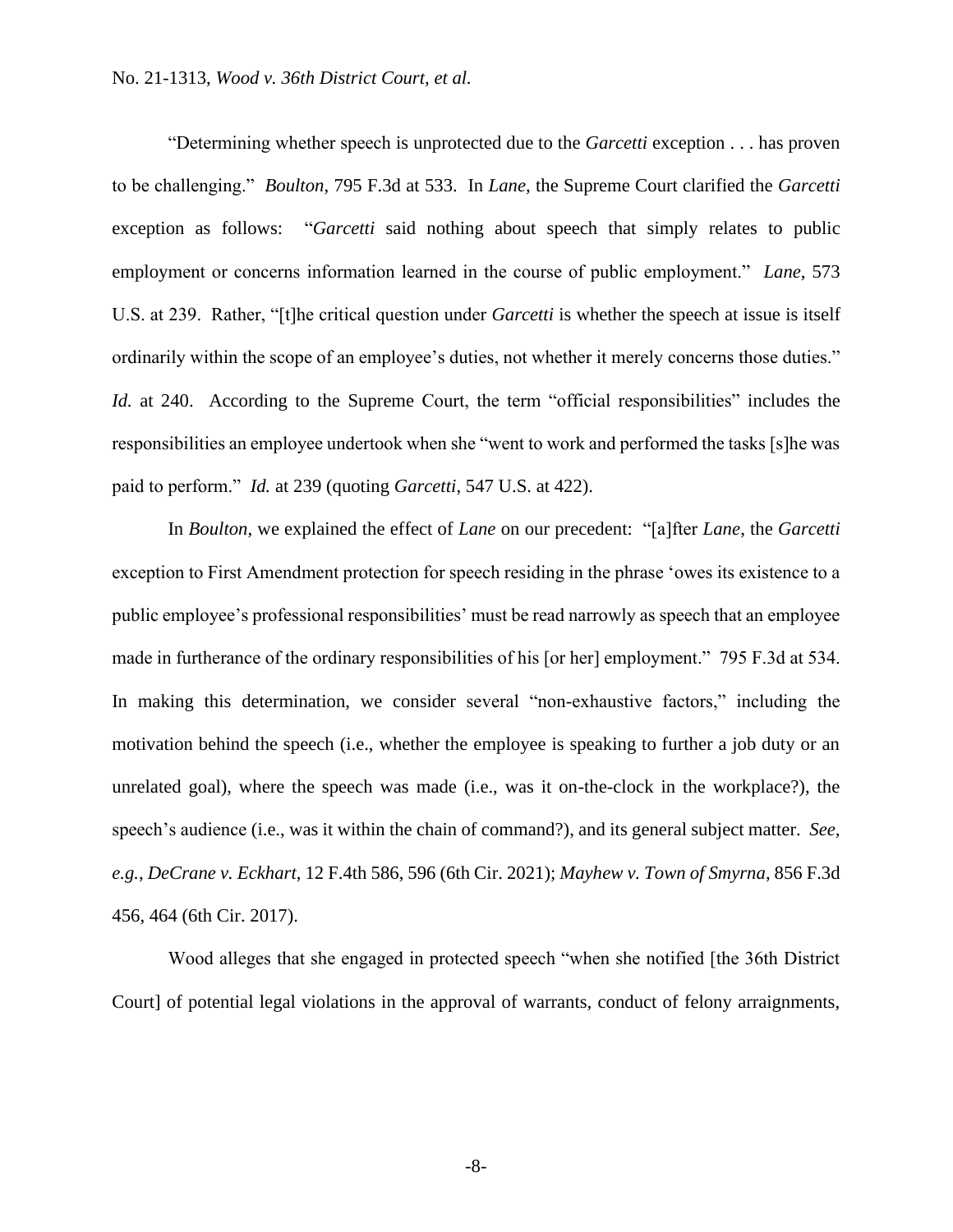and the potential for litigation," and when she "reiterated these potential legal violations in preparing to defend against the ACLU litigation."3

To guide our analysis, we first assess Wood's allegations to define the ordinary scope of her job duties. Wood alleges that as the Chief Magistrate Judge, she was "responsible for presiding over a docket of cases as a Magistrate Judge." In her capacity as Chief, she additionally "provided oversight and guidance to the Court's other Magistrate Judges"; "address[ed] potential legal and civil rights violations she observed were occurring in the adjudication of criminal cases by Court personnel"; and trained personnel, including other Magistrate Judges, on "topics such as how to conduct legally proper misdemeanor and felony arraignment hearings, and small claims and informal hearings." Wood also alleges that as part of her role, she "notified the Court of several other issues, particularly concerning areas where the Court's practices fell short of legal requirements." To that end, she historically worked to help address those issues, resulting in some "[p]olice officers and prosecutors . . . [becoming] extremely upset with the changes [Wood] advocated." We take these allegations to encompass the ordinary scope of her job duties.

Against this backdrop, we analyze each allegation of protected speech. First, Wood alleges that she observed Court personnel approve search warrants that lacked "crucial legal requirements." She subsequently advised her fellow Magistrate Judges of the problem and notified then-Chief Judge Blount of her concerns. Viewed in light of her allegations regarding her ordinary job duties, Wood acted here pursuant to her duty, as she alleged, to "provide[] oversight and guidance to the Court's other Magistrate Judges" and her duties to "address potential legal and civil rights violations" that she observed. Wood, moreover, reported the problem within her chain

<sup>&</sup>lt;sup>3</sup> At oral argument, counsel for Wood clarified that her complaint alleges that she was retaliated against only for her reports to the 36th District Court, and not for her conversation with her acquaintance about the ACLU's plan to initiate litigation against the 36th District Court.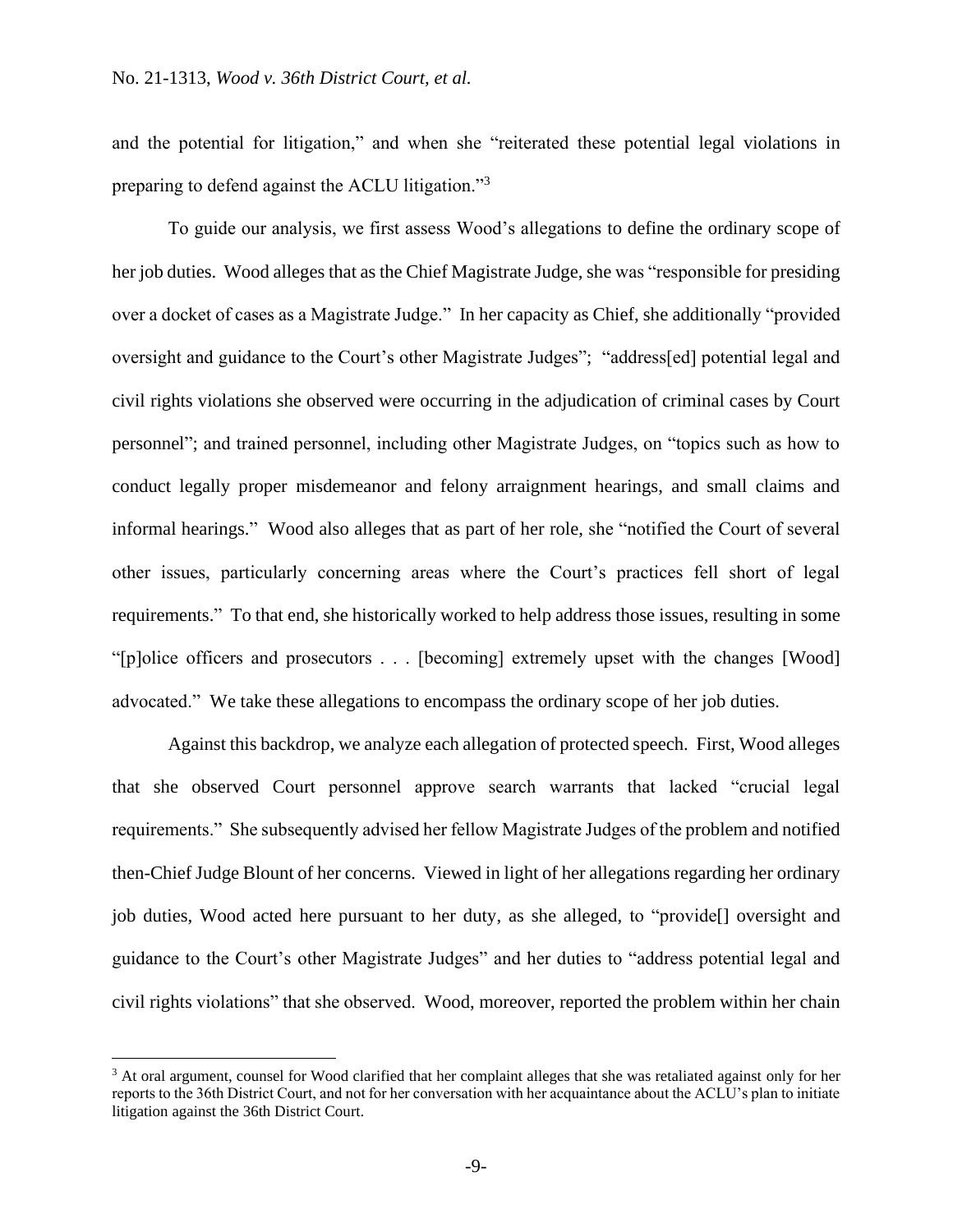of command, *see DeCrane*, 12 F.4th at 596, and the subject matter of her speech addressed problems concerning her case work as a Magistrate Judge. This part of Wood's speech constituted speech as a government employee.

Next, Wood alleges that she notified then-Chief Judge Blount and the court administrator that "the Court's arraignment hearings were not being conducted in accordance" with state and federal law. Wood contends that Judge Blount's response—disclaiming that this was the "Court's problem" and instructing Wood not to raise "these concerns any further"—indicates that her speech on this issue was not pursuant to her job duties. But Wood's observations about the practices of other Magistrate Judges fall precisely within her alleged job duties of providing oversight and guidance to other Magistrate Judges and addressing potential legal and civil rights violations by the 36th District Court. Likewise, even though other districts participated in some arraignments, that too falls within her alleged duty to notify the Court of problematic practices. To this end, Wood only raised these concerns with her supervisor within the chain of command, further showing that she intended to speak in her capacity as an employee. *See DeCrane*, 12 F.4th at 596. Here too, Wood's speech was pursuant to her role as a government employee and not as a citizen.

Wood alleges that a few months later, following her conversation with her acquaintance, she informed then-Chief Judge Blount and her fellow Magistrate Judges of an imminent ACLU lawsuit so that she and the Magistrates "could make educated determinations on whether and how to entertain bond arguments at arraignment hearings." In so alleging, Wood essentially concedes that this report pertained to her own duties as a Magistrate Judge—that it was part and parcel of her job in managing her docket to figure out how to evaluate bond arguments at arraignment hearings in light of the impending litigation. That Judge Blount previously disclaimed Wood's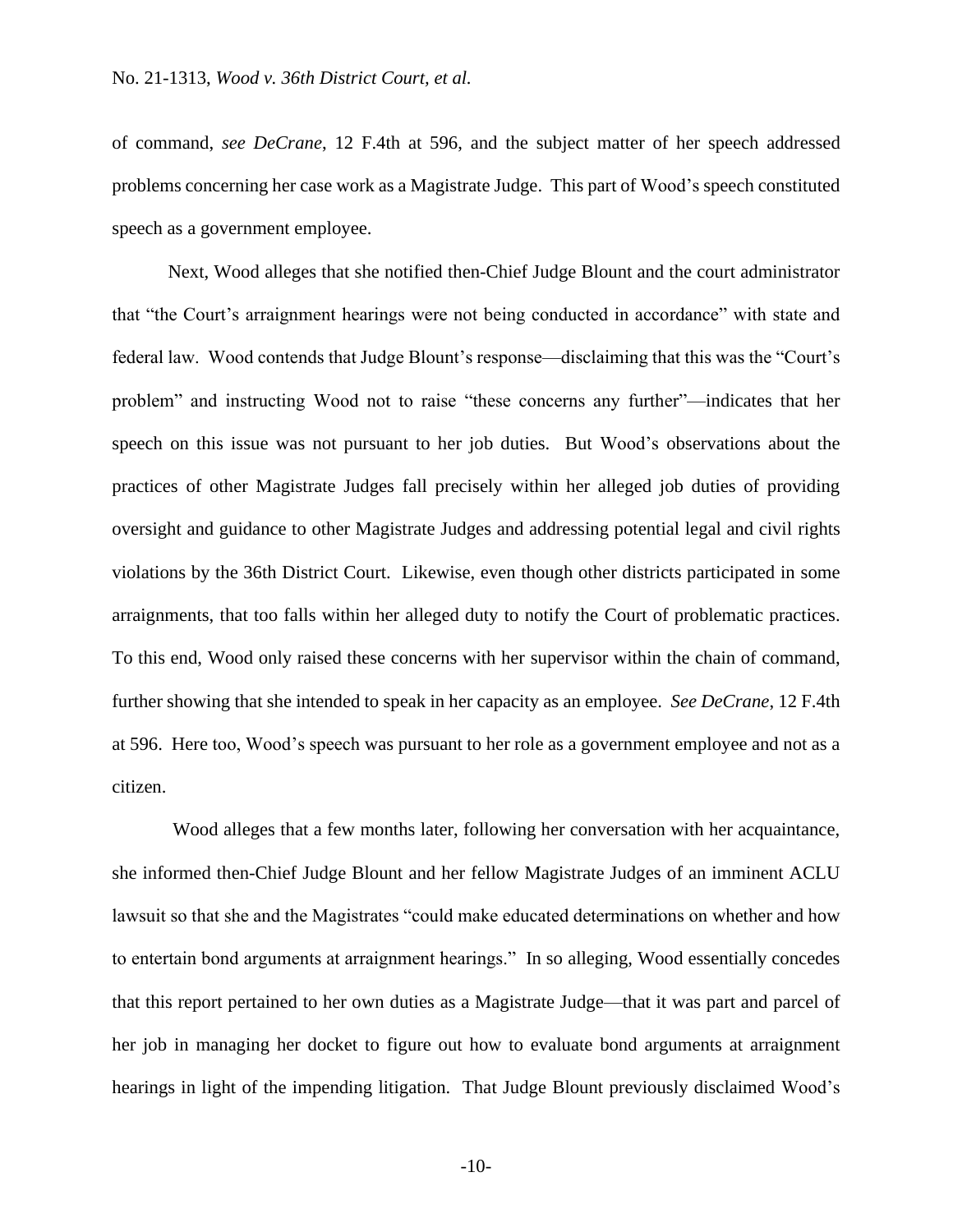reports regarding the legality of the arraignment process does not help this second allegation because the first incident addressed entirely different concerns pertaining to the oversight of other judges. By contrast, here, Wood alleges that she was informing Judge Blount and her colleagues of the litigation in order to determine how she should proceed in her role as Magistrate Judge in light of the litigation. In other words, she was speaking to her colleagues and up the chain of command to make a determination as to how she needed to manage her own docket of arraignment hearings. Her speech here, therefore, falls squarely within the ordinary scope of her job duties.

Finally, Wood alleges that she engaged in protected speech when she met with then-Chief Judge Blount, the Court Administrator, other Magistrate Judges, in-house legal counsel, and external counsel regarding the ACLU litigation. At that meeting, she explained that she had already reported the practices underpinning the ACLU's suit. The problem with Wood's allegations here is that she attended those meetings not because she was attending as a citizen but based on her responsibilities as Chief Magistrate Judge and because she was named as a defendant in her official capacity in the litigation. As a result, her speech in these circumstances was again pursuant to her role as an employee.

Wood also argues, pursuant to *Lane*, that her obligation to "participate truthfully" in the ACLU litigation was protected as citizen speech. In *Lane*, however, the plaintiff was terminated pursuant to her sworn testimony during a criminal trial to which she was subpoenaed. *Lane*, 573 U.S. at 231. There, the plaintiff's obligation to provide truthful sworn testimony was independent of her job duties. *Id.* at 238. By contrast, Wood does not allege that she had an independent obligation to participate or speak at that meeting beyond her obligations to attend the meeting by virtue of her job. Thus, the conduct alleged in her complaint is distinct from the obligation to truthfully testify under oath described in *Lane*.